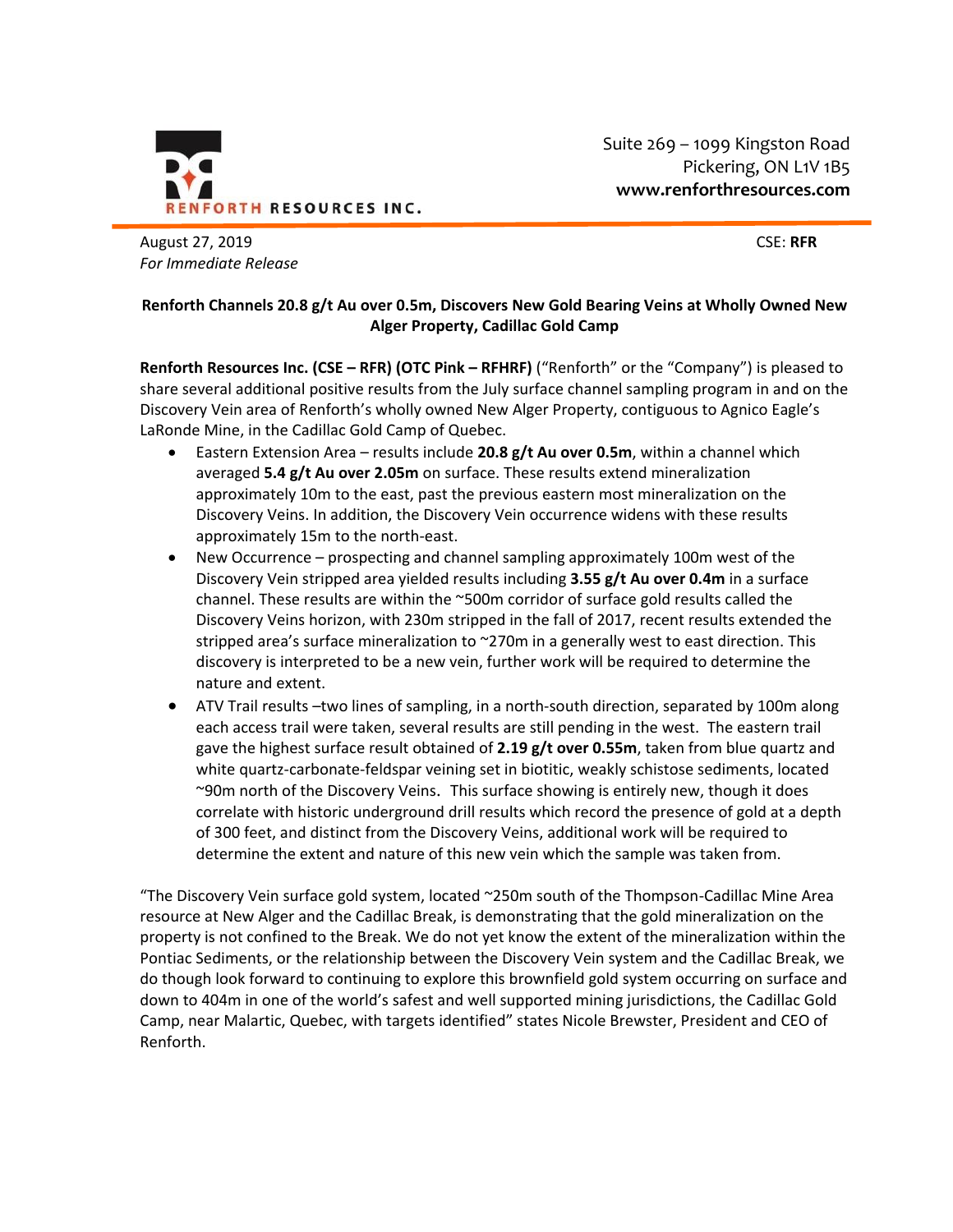Results referred to in this press release were obtained from samples identified and taken in the field, bagged, tagged and sealed and delivered to the facilities of ALS in Val d'Or Quebec where they were fire assayed for gold.



Technical information in this press release was reviewed and approved by Brian H. Newton P.Geo, a "qualified person" pursuant to NI 43-101.

For further information please contact: Renforth Resources Inc. Nicole Brewster President and Chief Executive Officer T:416-818-1393 E: nicole@renforthresources.com #269 – 1099 Kingston Road, Pickering ON L1V 1B5

## **No securities regulatory authority has approved or disapproved of the contents of this news release.**

## Forward Looking Statements

This news release contains forward-looking statements and information under applicable securities laws. All statements, other than statements of historical fact, are forward looking. Forward-looking statements are frequently identified by such words as 'may', 'will', 'plan', 'expect', 'believe', 'anticipate', 'estimate', 'intend' and similar words referring to future events and results. Such